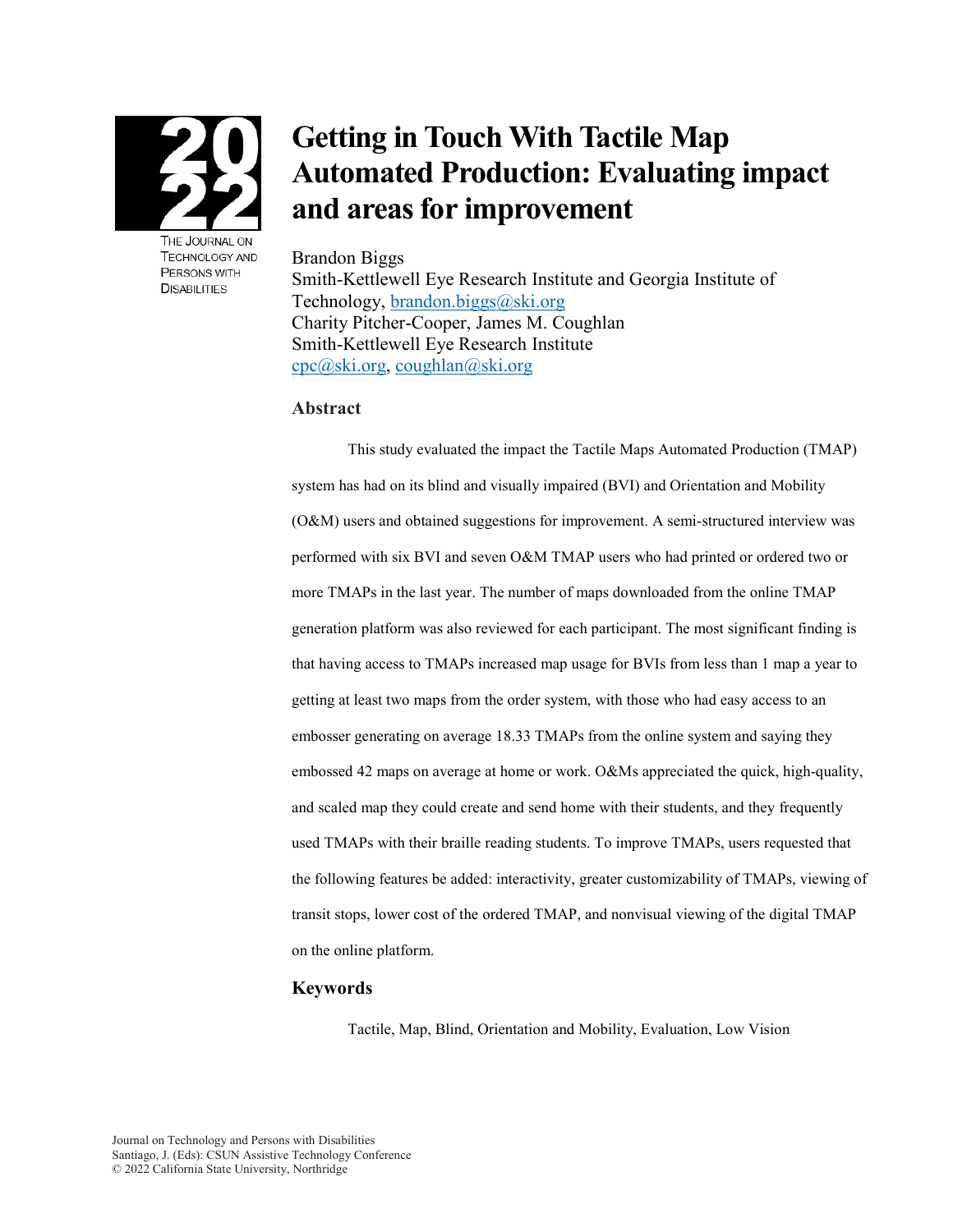### **Introduction**

Maps are a critical part of everyday life (Longley et al.). While blind and visually impaired (BVI) travelers routinely use verbal directions from GPS applications, maps have been repeatedly shown to more effectively convey spatial knowledge to the user (Williams et al.; Papadopoulos, Koustriava, et al.). Siegel and White explain there are three types of spatial knowledge: route, landmark, and survey knowledge. Lack of spatial knowledge increases fear and anxiety around travel for BVIs, but maps for BVIs are difficult to obtain (Jacobson; Papadopoulos, Barouti, et al.).

Until recently BVI individuals have had almost no access to tactile maps (Butler et al.; Rowell and Ongar; Rowell and Ungar). There are two major problems with tactile maps: generating/making a usable tactile map, and viewing the tactile map (Butler et al.). Since the early 1800s, tactile maps have been custom made by sighted tactile graphic specialists and take hours to complete (Weimer; Amanuensis Braille; BANA and CBA). Tactile maps are normally created with a graphics embosser or swell paper machine with braille labels, and are often simplified with limited or abbreviated information (BANA and CBA; Brock et al.).



Fig. 1. Picture of Two TMAPs: One zoomed out and the other zoomed in.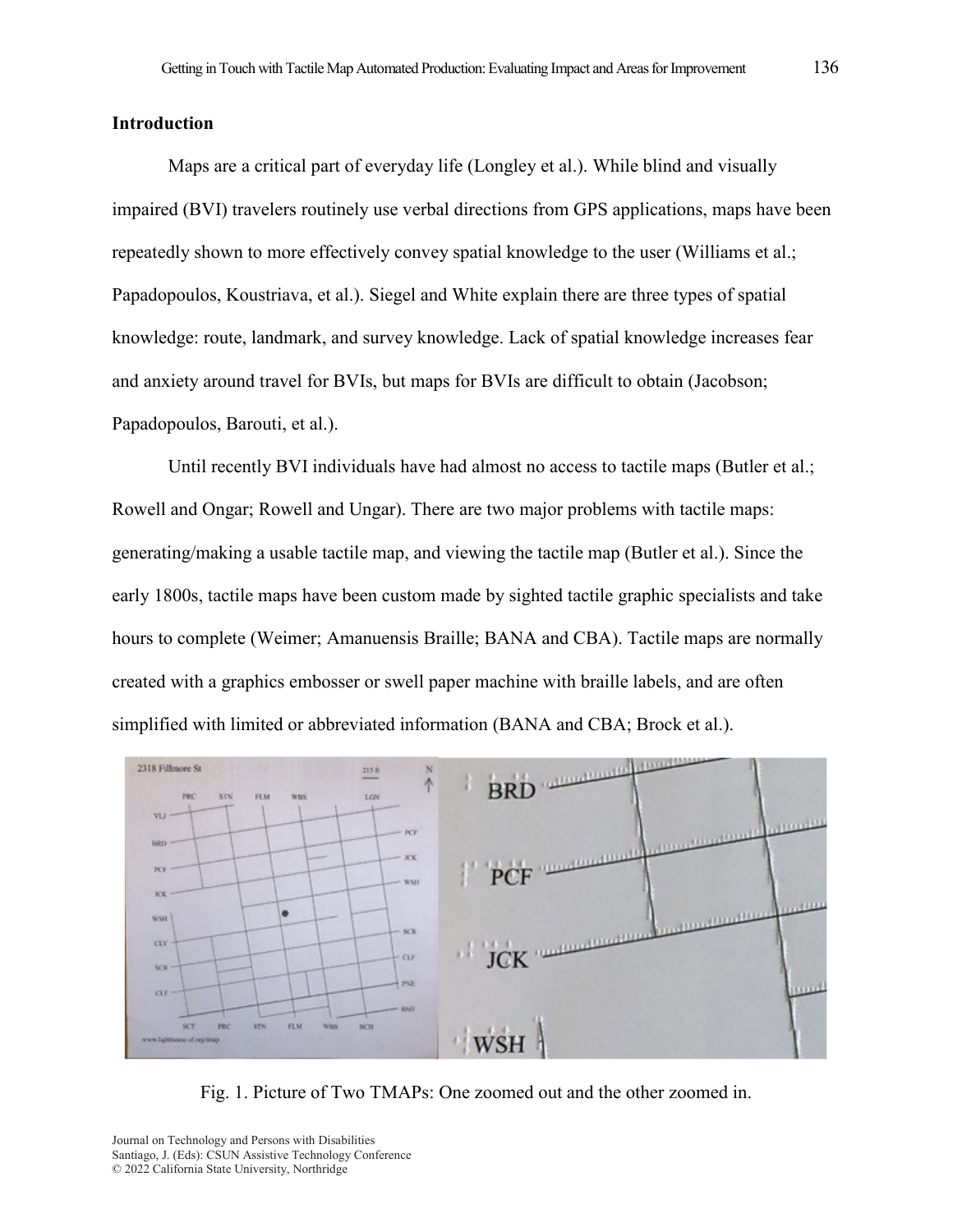To remove the need for an expensive transcriber to create a generic map of a neighborhood, the Tactile Map Automated Production system (TMAP) was developed by Joshua Miele at the Smith-Kettlewell Eye Research Institute (SKERI), and transferred to the MAD Lab at the San Francisco LightHouse for the Blind and Visually Impaired for production and future development in 2017 (Miele et al.; Lighthouse; *LightHouse for the Blind and Visually Impaired of San Francisco*). The TMAP system accepts an address from the user, and outputs a standardized SVG tactile map that can be embossed on a tactile embosser or swell paper machine. TMAP uses data from OpenStreetMap (OSM) (*OpenStreetMap*) and shows any combination of streets, walkways, and buildings. The view that is presented is often around five or six city blocks wide, depending where the address is located (see Fig. 1a). TMAPs standardizes many elements of the map, such as shortening street names to two or three letters (e.g., Jackson Street may be shortened to JCK, see Fig. 1b). Streets are represented with a solid line, walkways are represented by a dashed line, buildings are represented by a filled-in shape of the building on OSM, and a circle representing the address of the user is shown at the center of the map. A key for both the tactile features and the abbreviations is given as a second page with the map.

There are currently two methods for obtaining and viewing a tactile map: 1) The online Adaptations store at the LightHouse sells TMAPs both online and over the phone. These maps come with two zoom levels, one level that is zoomed in with buildings shown, and a second map that is zoomed out with no buildings shown. It often takes between 1-6 weeks to obtain a TMAP, depending on shipping preferences. 2) LightHouse has an online web application that individuals can use to generate, download, and emboss their own maps. This study evaluated the effect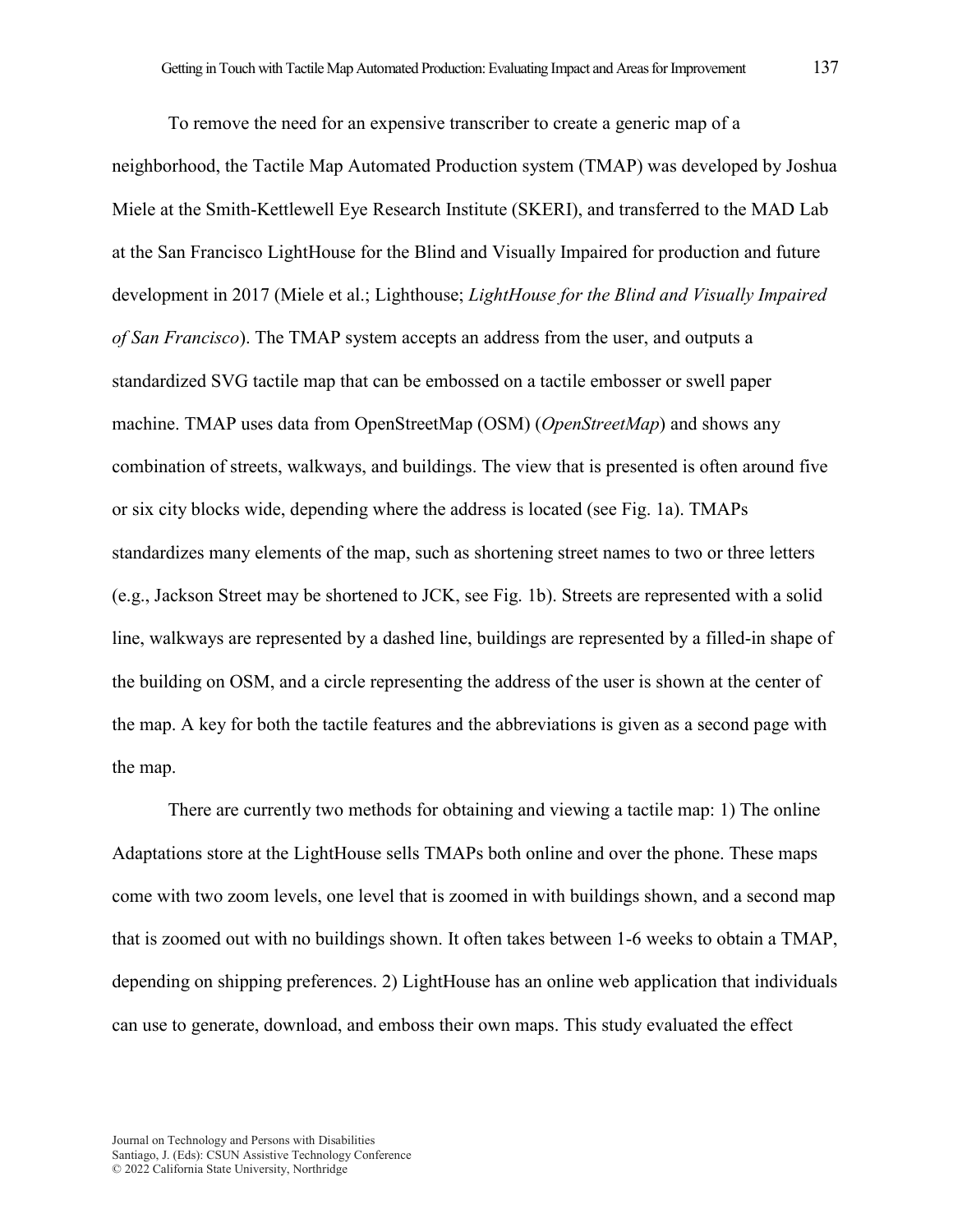TMAPs has had on both its BVI and orientation and mobility specialist early adopters and obtained suggestions for improvement.

Orientation and mobility specialists (O&Ms) teach BVI individuals "to utilize their remaining senses to determine their position within their environment and to negotiate safe movement from one place to another" (*Certified Orientation and Mobility Specialist (Coms®)*). O&Ms often teach tactile map literacy, and can use TMAPs in their lessons.

#### *Study*

The goal of this study was to find the impact TMAPs has had on its existing users, and how TMAPs can be improved. A mixed-method study was performed on existing TMAP users through both a coded semi structured interview, and an analysis of the online system usage logs. Although the questions were similar between BVIs and O&Ms, responses were very different. There were a total of 13 participants, 6 BVIs, and 7 O&Ms. All 25 TMAP users as of March 2020 from both the order system and online application with an email address, and who had ordered or downloaded 2 or more TMAPs, were contacted.

| Label                        | <b>Total number</b><br>of y responses | <b>P1</b> | P <sub>2</sub> | P <sub>3</sub> | <b>P4</b> | <b>P5</b> | <b>P6</b> |
|------------------------------|---------------------------------------|-----------|----------------|----------------|-----------|-----------|-----------|
| I am a Braille reader        | 6                                     | y         | y              | y              | y         | y         | у         |
| See Light perception or less | 6                                     | y         | y              | y              | у         | у         | у         |
| Age to become Blind          |                                       | 4.5       | $\theta$       | $\theta$       | $\theta$  | $\theta$  | $\theta$  |
| Age                          |                                       | 31        | 35             | 52             | 25        | 37        | 39        |
| Gender                       |                                       | m         | m              | m              | m         | f         | m         |
| I use a cane                 | 5                                     | y         | y              | y              | y         | n         | y         |
| I use a dog                  |                                       | n         | n              | n              | n         | у         | n         |
| Location                     |                                       | U.S.      | <b>UK</b>      | U.S.           | U.S.      | U.S.      | U.S.      |
| Interviewed March 2020       | 6                                     | y         | y              | y              | у         | y         | y         |

|  |  | Table 1. BVI Participants. |
|--|--|----------------------------|
|--|--|----------------------------|

Journal on Technology and Persons with Disabilities

Santiago, J. (Eds): CSUN Assistive Technology Conference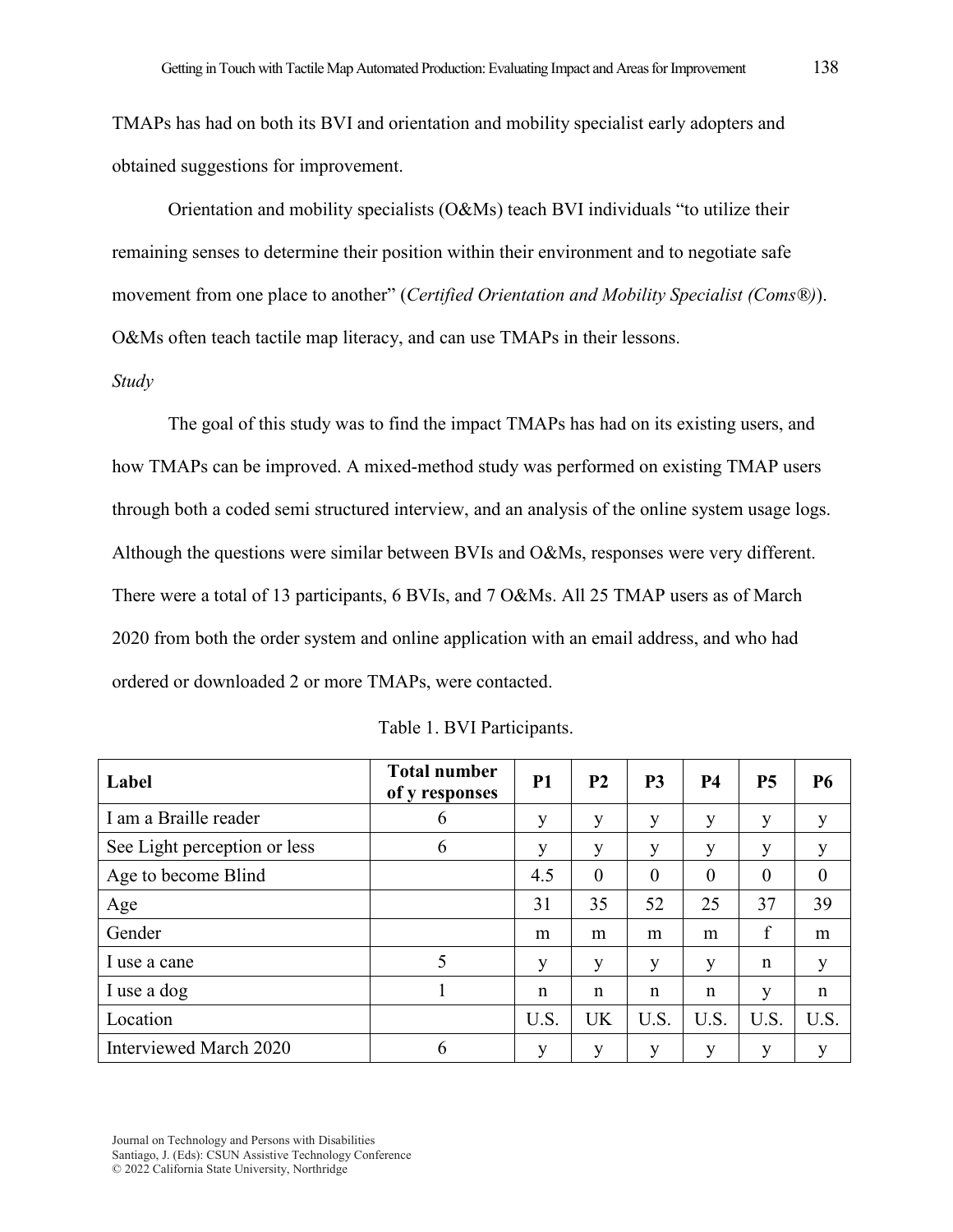| Label                                    | <b>Total number</b><br>of y responses | P7        | P <sub>8</sub> | P <sub>9</sub> | <b>P10</b>  | <b>P11</b> |
|------------------------------------------|---------------------------------------|-----------|----------------|----------------|-------------|------------|
| Age                                      |                                       | 34        | 29             | 48             | 55          | 64         |
| Gender                                   |                                       | Nonbinary | f              | m              | $\mathbf f$ | m          |
| Years teaching O&M                       |                                       | 10        | 6              | 3.5            | 22          | 6          |
| I mostly teach Adults 18+                | 5                                     | y         | $\mathbf n$    | y              | n           | y          |
| I mostly teach Children Birth-<br>age 22 | 2                                     | n         | y              | $\mathbf n$    | y           | n          |
| Location                                 |                                       | U.S.      | U.S.           | U.S.           | U.S.        | U.S.       |
| Interviewed March 2020                   |                                       | y         | y              | y              | y           | n          |
| Interviewed Dec 2020                     | 4                                     | 34        | 29             | 48             | 55          | 64         |

Table 2. O&M Participants.

The hour-long interviews were held over video conference or telephone, and were recorded. Participants received \$30 an hour, and IRB approval was given through SKERI. The recording was then transcribed using Otter.ai, then coding was performed on the transcript. Usage logs from the online TMAPs system from March 2019-March 2020 were obtained and compared with the responses in the interview on map usage.

Each transcript was coded utilizing an inductive thematic analysis (Braun and Clarke; Campbell et al.; Caulfield). There were 5 steps to the process: 1) The transcripts were coded for important statements, such as "I don't use tactile graphics other than braille"; 2) Codes were grouped into labels that represented the general sentiment of all the codes, such as "TMAPs is the only tactile graphic I use"; 3) Labels were sorted into six categories (demographics, creation, map history, feature requests, usage, and problem; e.g., the label in step 2 would be placed in "usage"); 4) The number of responses for each label were counted and the sums were sorted for BVIs, O&Ms, and total; and 5) An analysis was performed on the data, which is presented below. In the analysis, "n" (for "no") designates that the user did not have the code in their interview, it does not mean they disagreed with the statement, and since the codes and labels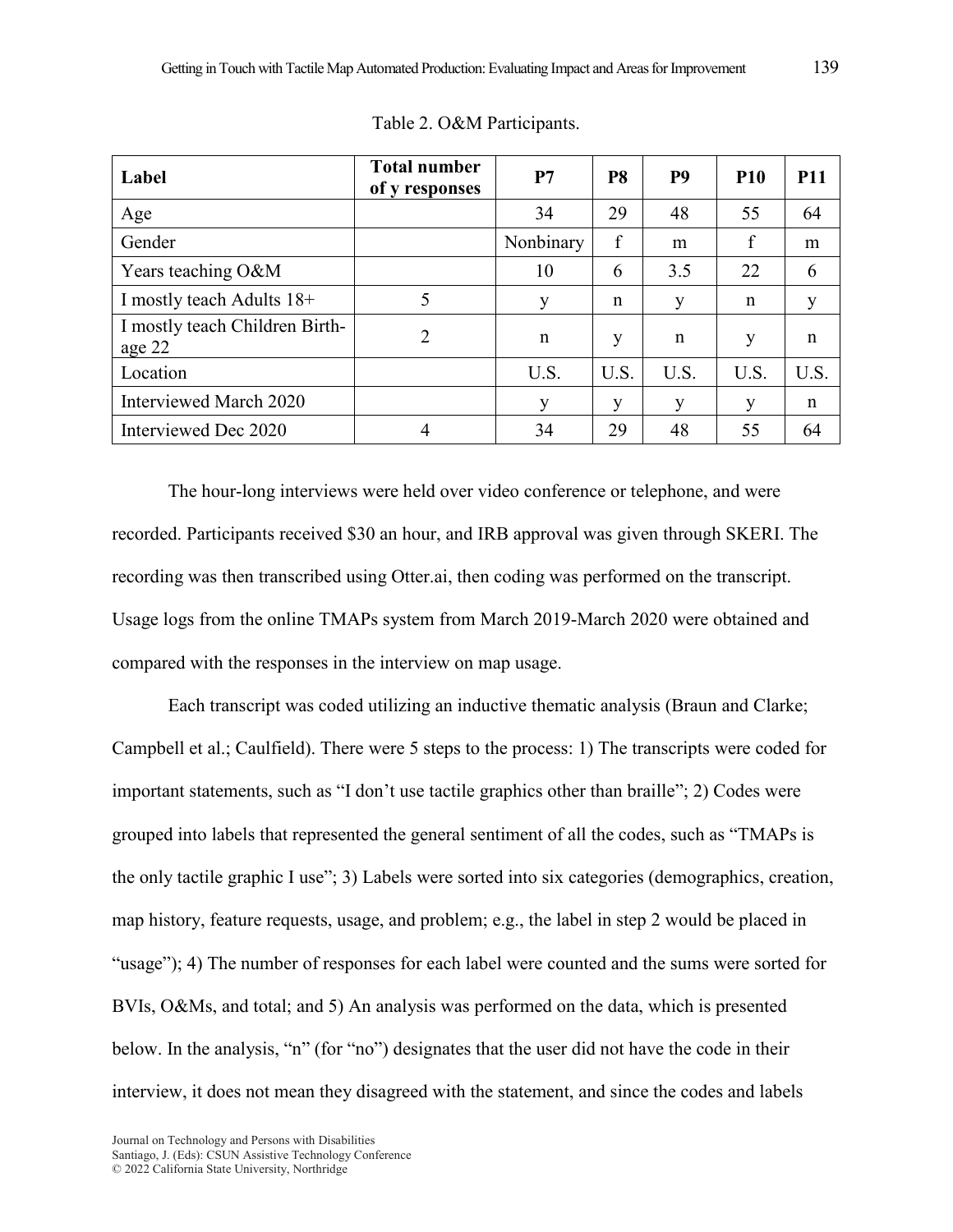were developed inductively from a semi structured interview, not all participants talked about the exact same topics. There were 118 unique labels.

One researcher coded all thirteen interviews, and a second collaborator coded three randomly selected interviews, and intercoder reliability was obtained (Campbell et al.). This process involved both collaborators initially coding the three interviews individually, and comparing the codes for each interview. The final inter-coder reliability was 99.58%. To sort the codes into labels, one collaborator performed the initial label creation and categorization, and two other collaborators reviewed the list of labels, codes in each label, and reviewed the list of codes for each interview to check for missing codes in a label or to see if a new label should be added.

### *Results for BVI Users*

| Past Usage                                               | <b>Total number of</b><br>y responses | <b>P1</b> | <b>P2</b> | P3 | <b>P4</b> | <b>P5</b> | <b>P6</b> |
|----------------------------------------------------------|---------------------------------------|-----------|-----------|----|-----------|-----------|-----------|
| Got or produced less than one map a year<br>before TMAPs |                                       |           |           | n  | y         |           |           |
| Obtained last TMAP less than a month ago                 |                                       | n         | n         | n  | v         | у         | V         |
| Use other tactile graphics than TMAPs                    | 3                                     | n         | n         | n  | v         | у         |           |
| Obtained first TMAP before 2019                          | 3                                     | n         | n         | n  | у         | у         |           |
| Have embosser at home                                    |                                       | n         | n         | n  | V         |           |           |

Table 3. BVI Map History.

### Table 4. BVI Generated TMAPs.

| <b>Generated TMAPs</b>                                                     | P1       | P <sub>2</sub> | P3       | <b>P4</b> | <b>P5</b> | Р6 |
|----------------------------------------------------------------------------|----------|----------------|----------|-----------|-----------|----|
| Obtained last TMAP less than a month ago                                   | n        | n              | n        |           | V         |    |
| Number of Online Generated TMAPs                                           |          | 18             | $\theta$ | 11        | 28        | 16 |
| Number of TMAPs they said they embossed at Home<br>or Work                 | $\theta$ |                |          | 18        | 84        | 24 |
| Number of TMAPS they said they ordered from<br>Lighthouse in the last year |          |                |          | $\Omega$  | $\theta$  |    |

Journal on Technology and Persons with Disabilities

Santiago, J. (Eds): CSUN Assistive Technology Conference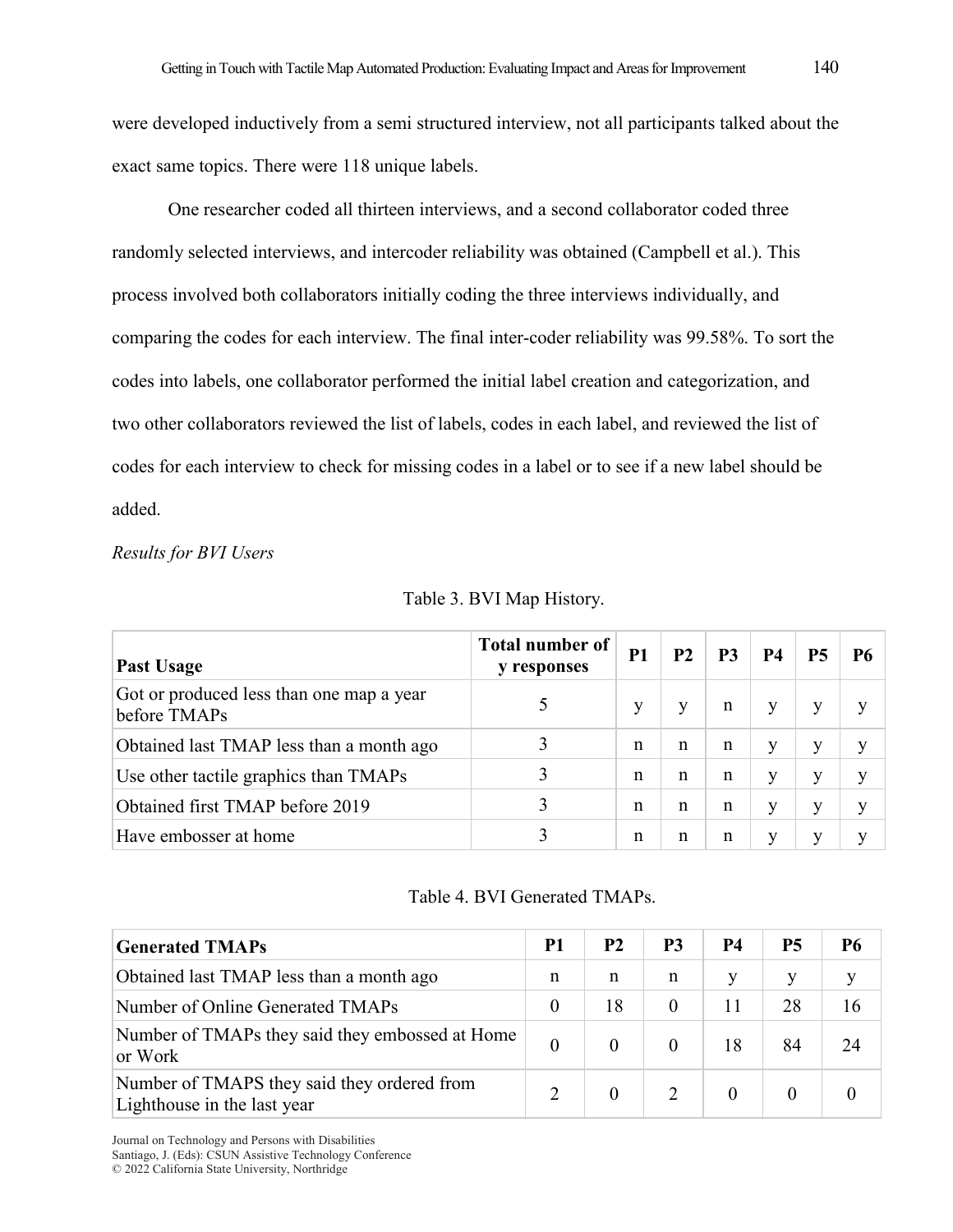| <b>Generated TMAPs</b>                                                                       | P1 | <b>P2</b> | P3 | <b>P4</b> | <b>P5</b> |  |
|----------------------------------------------------------------------------------------------|----|-----------|----|-----------|-----------|--|
| Number of TMAPs they said they ordered from an<br>external embossing center in the last year |    |           |    |           |           |  |
| Total Number of Said Obtained TMAPs in the last<br>year                                      |    |           |    |           |           |  |

Table 5. BVI Usage of TMAPs.

| Label                                                             | Total number of<br>y responses | <b>P1</b> | P <sub>2</sub> | <b>P3</b>   | <b>P4</b> | <b>P5</b> | <b>P6</b> |
|-------------------------------------------------------------------|--------------------------------|-----------|----------------|-------------|-----------|-----------|-----------|
| Use TMAPs to go on trips                                          |                                | v         | V              |             | y         |           |           |
| I use TMAPs to understand layouts of streets<br>and intersections |                                | v         |                | $\mathbf n$ | V         |           |           |
| I use maps to build an understanding of a<br>location             |                                | v         |                |             | n         |           |           |

# Table 6. BVI Identified Problems.

| Label                                                    | Total number of<br><b>v</b> responses | <b>P1</b> | P <sub>2</sub> | P <sub>3</sub> | <b>P4</b> | <b>P5</b> | P6 |
|----------------------------------------------------------|---------------------------------------|-----------|----------------|----------------|-----------|-----------|----|
| TMAPs are too difficult to obtain without an<br>embosser |                                       |           |                |                |           |           |    |
| TMAPs are not dynamic enough                             |                                       |           | n              | v              |           | V         | n  |

# Table 7. Feature Requests from BVIs.

| Label                                                                                                          | <b>Total number of</b><br>y responses | <b>P1</b>   | <b>P2</b> | P <sub>3</sub> | <b>P4</b> | <b>P5</b> | P6 |
|----------------------------------------------------------------------------------------------------------------|---------------------------------------|-------------|-----------|----------------|-----------|-----------|----|
| Want to view transit stops                                                                                     | 5                                     | n           | y         | V              | у         | у         | у  |
| Would like interactivity                                                                                       |                                       | y           | y         | v              | у         | y         | n  |
| I would like if clients or I could print<br>TMAPs at home, because being able to<br>emboss at home is critical |                                       | у           | у         | V              | у         | n         | v  |
| I would like a lower cost tactile only<br><b>TMAP</b>                                                          | 4                                     | y           | n         | v              | y         | n         | v  |
| Would like way to view map online non-<br>visually                                                             | 4                                     | $\mathbf n$ | y         | n              | y         | y         | v  |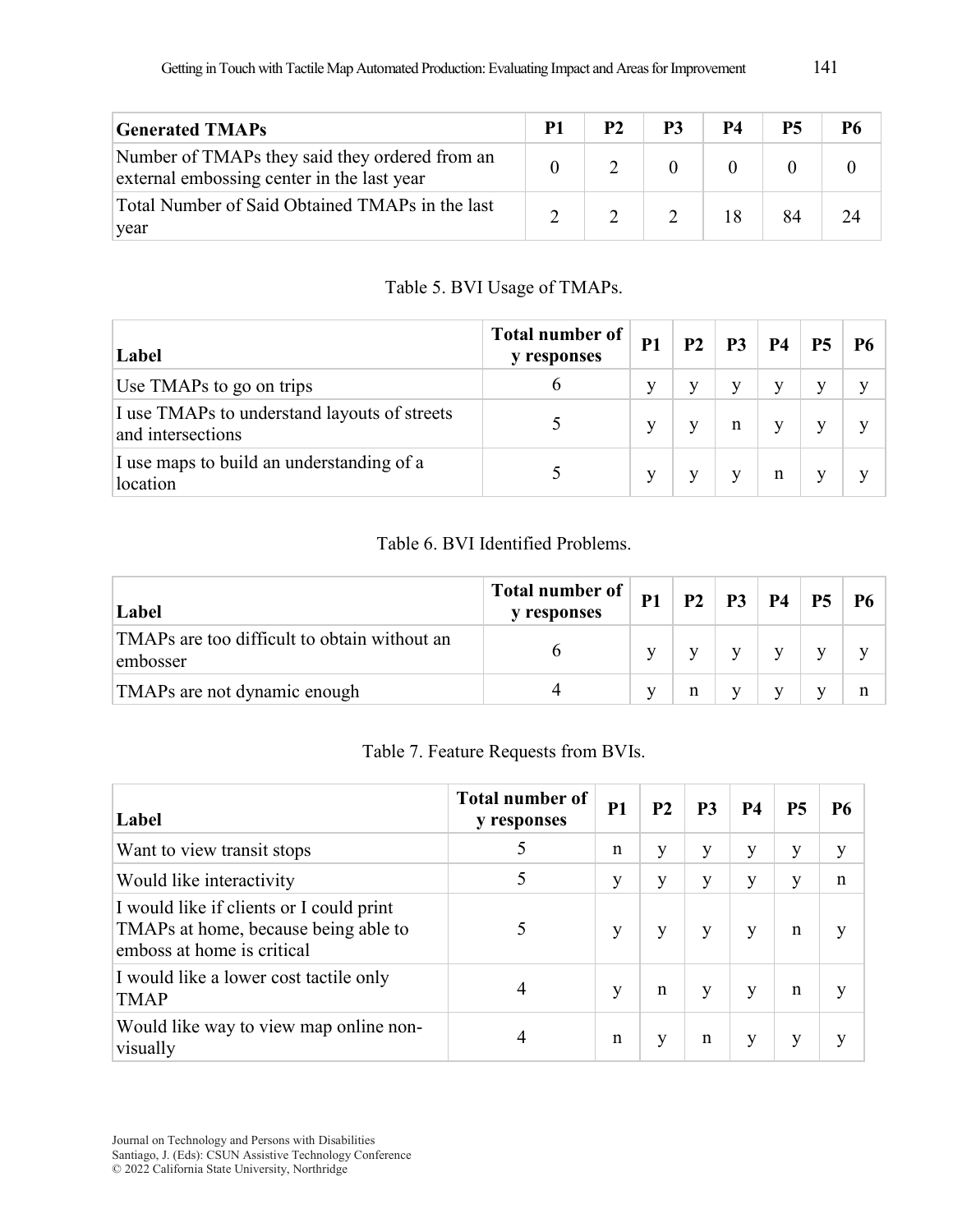# *Results for O&M Users*

| Label                                                                                                       | Total number of<br>y responses | P7 | <b>P8</b>    | <b>P9</b> |   |   | $P10$ $P11$ $P12$ $P13$ |   |
|-------------------------------------------------------------------------------------------------------------|--------------------------------|----|--------------|-----------|---|---|-------------------------|---|
| Used handmade maps / Swell paper before<br><b>TMAPs</b>                                                     | 6                              | y  | y            | y         | n | y | y                       | y |
| I use other tactile graphics than TMAPs                                                                     | 6                              | y  | y            | y         | y | y | n                       | y |
| Students map reading level is beginner                                                                      | 5                              | y  | y            | y         | y | n | $\mathbf n$             | y |
| I got/produced more than 7 maps a year<br>before TMAPs                                                      | 5                              | y  | $\mathbf n$  | y         | y | n | y                       | y |
| Obtained first TMAP before 2019                                                                             | 5                              | n  | y            | y         | n | y | y                       | y |
| Obtained last TMAP between 1-6 months<br>ago                                                                | 4                              | n  | y            | n         | n | y | y                       | y |
| Used last TMAP more than a month ago                                                                        | 4                              | n  | $\mathsf{n}$ | n         | y | y | y                       | y |
| Most students are not braille readers, or<br>TMAPs are too advanced for their tactile<br>diagramming skills | 4                              | y  | n            | n         | y | y | y                       | n |
| Students have found TMAPs to be helpful                                                                     |                                | n  | n            | y         | n | y | y                       | y |

Table 8. O&M Map History.

# Table 9. O&M TMAP Generation.

| <b>Generated TMAPs</b>                                                     | P7             | P <sub>8</sub> | P9       | <b>P10</b> | <b>P11</b> | P12 | <b>P13</b> |
|----------------------------------------------------------------------------|----------------|----------------|----------|------------|------------|-----|------------|
| Number of Online Generated TMAPs                                           | $\overline{4}$ |                | $\theta$ |            |            | 4   |            |
| Number of TMAPS they said they produced in the<br>last year                | 10             | 10             | $\theta$ | $\theta$   |            |     |            |
| Number of TMAPS they said they ordered from<br>LightHouse in the last year | $\Omega$       |                |          | 3          |            |     |            |
| Total number of said obtained TMAPs                                        | 10             | 10             |          | 3          | 6          |     |            |

# Table 10. O&M TMAP Usage.

| Label                                                      | Total number<br>of y responses | P7 | <b>P8</b> | <b>P9 P10 P11 P12 P13</b> |  |  |
|------------------------------------------------------------|--------------------------------|----|-----------|---------------------------|--|--|
| I use both the tactile and visual elements<br>$\log$ TMAPs |                                |    |           | v                         |  |  |
| I like multiple zoom levels                                | h                              | n  |           | v                         |  |  |

Journal on Technology and Persons with Disabilities

Santiago, J. (Eds): CSUN Assistive Technology Conference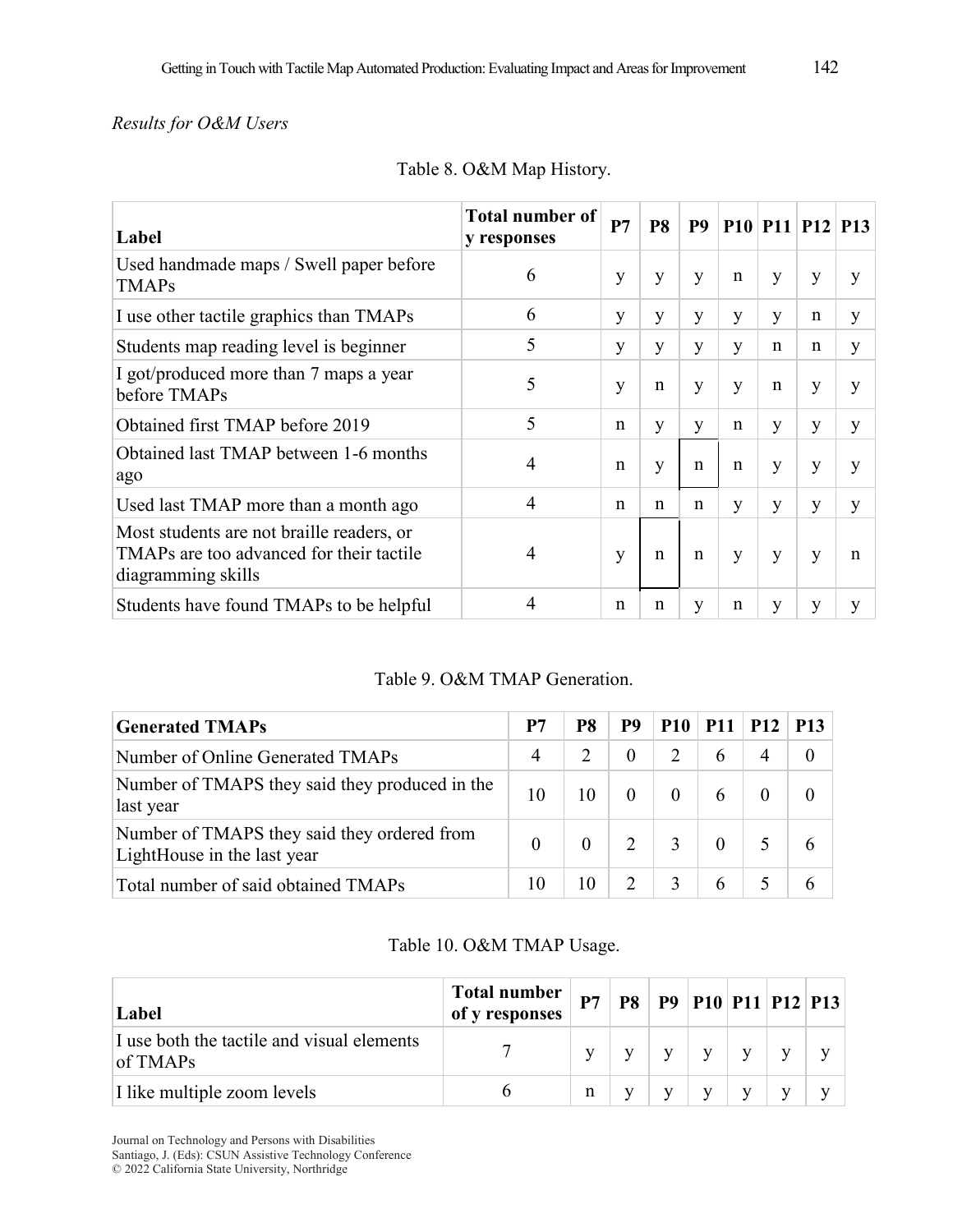| Label                                                                   | <b>Total number</b><br>of y responses | P7          | <b>P8</b>   | <b>P9</b>   |             |   | $P10$ $P11$ $P12$ $P13$ |             |
|-------------------------------------------------------------------------|---------------------------------------|-------------|-------------|-------------|-------------|---|-------------------------|-------------|
| I use TMAPs to understand a Local area<br>like my neighborhood          | 6                                     | y           | y           | y           | $\mathbf n$ | y | y                       | y           |
| I use maps to build an understanding of a<br>location                   | 5                                     | y           | n           | y           | n           | y | y                       | y           |
| I use TMAPs to understand layouts of<br>streets and intersections       | 5                                     | y           | n           | y           | y           | y | $\mathbf n$             | y           |
| I like how current tactile features are<br>represented on the map       | 5                                     | y           | n           | y           | y           | y | y                       | n           |
| I like to see the buildings                                             | 5                                     | n           | y           | y           | y           | y | y                       | $\mathbf n$ |
| I like TMAPs is customizable                                            | 5                                     | y           | y           | n           | $\mathbf n$ | y | y                       | y           |
| I use TMAPs to understand Features<br>around where I am going on a trip | $\overline{4}$                        | $\mathbf n$ | $\mathbf n$ | y           | $\mathbf n$ | y | y                       | y           |
| TMAPs are Difficult to Understand                                       | $\overline{4}$                        | n           | $\mathbf n$ | y           | y           | y | $\mathbf n$             | y           |
| I like online interface                                                 | 4                                     | y           | y           | $\mathbf n$ | n           | y | y                       | $\mathbf n$ |
| TMAPs give a good overview of an area                                   | 4                                     | n           | n           | y           | n           | y | y                       | y           |

Table 11. O&M Problems Around TMAPs.

| Label                                                    | <b>Total number</b><br>of y responses | P7 | P8 | P <sub>9</sub> | P10 | $P11$ $P12$ |   | <b>P13</b> |
|----------------------------------------------------------|---------------------------------------|----|----|----------------|-----|-------------|---|------------|
| Paying for TMAPs is difficult                            |                                       |    | v  | n              | v   | v           | n | V          |
| TMAPs are too difficult to obtain<br>without an embosser |                                       |    | y  | v              | n   | v           | n | v          |
| Buildings make the map difficult to<br>understand        |                                       |    |    |                |     | n           | n |            |
| TMAPs are not dynamic enough                             |                                       | n  | n  | V              | n   |             | V |            |

# Table 12. O&M Feature Requests.

| Label                                                                       | <b>Total number</b><br>of y responses | P7 |  | <b>P8</b>   <b>P9</b>   <b>P10</b>   <b>P11</b>   <b>P12</b>   <b>P13</b> |              |  |
|-----------------------------------------------------------------------------|---------------------------------------|----|--|---------------------------------------------------------------------------|--------------|--|
| Would like interactivity                                                    |                                       |    |  |                                                                           |              |  |
| Would like to add and remove tactile<br>features, like particular buildings |                                       |    |  |                                                                           | $\mathbf{V}$ |  |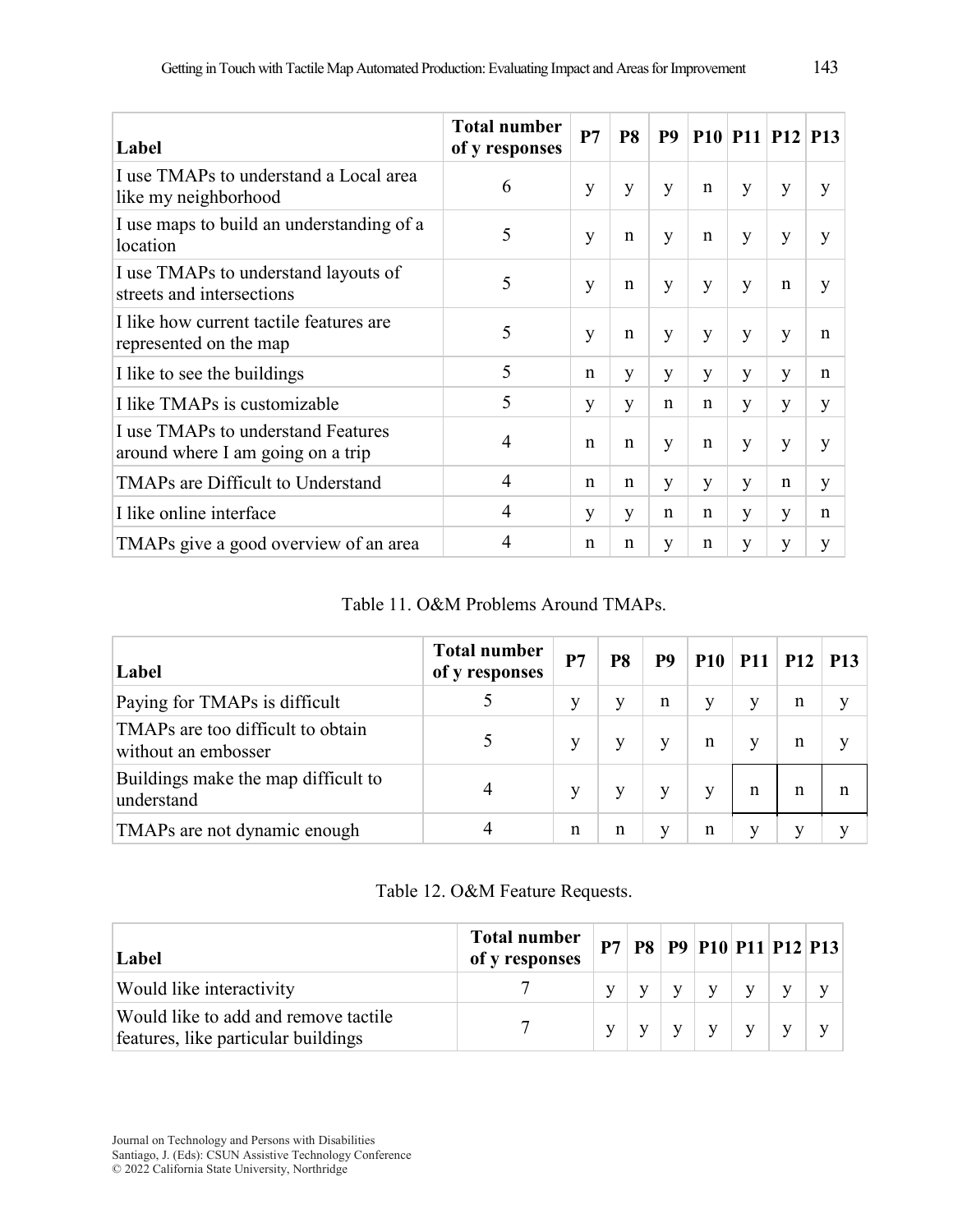| Label                                                                                                             | <b>Total number</b><br>of y responses | P7 | <b>P8</b>   |             | <b>P9 P10 P11 P12 P13</b> |   |   |   |
|-------------------------------------------------------------------------------------------------------------------|---------------------------------------|----|-------------|-------------|---------------------------|---|---|---|
| I would like a drag and drop interface to<br>create custom tactile features, like building,<br>dots, spiky bushes | 6                                     | y  | y           | y           | n                         | y | y | y |
| Would like ability to add or remove different<br>interactive features                                             | 5                                     | y  | $\mathbf n$ | $\mathbf n$ | y                         | y | y | y |
| Would like to add multiple points on a map                                                                        | 5                                     | n  | y           | y           | n                         | y | y | y |
| Would like a refreshable tactile display that<br>can show TMAPs                                                   | 5                                     | y  | n           | y           | n                         | y | y | y |
| Would like ability to change the look/feel of<br>each feature                                                     | 5                                     | y  | y           | $\mathbf n$ | y                         | y | n | y |
| Would like more ability to change the scale                                                                       | 5                                     | y  | $\mathbf n$ | y           | y                         | n | y | y |
| I would like a lower cost tactile only TMAP                                                                       | $\overline{4}$                        | n  | y           | y           | y                         | y | n | n |
| want maps of college campuses                                                                                     | $\overline{4}$                        | y  | y           | $\mathbf n$ | y                         | n | n | y |
| Would like turn by turn directions                                                                                | $\overline{4}$                        | y  | y           | n           | n                         | y | n | y |
| Would like natural features and off-grid<br>features                                                              | $\overline{4}$                        | y  | y           | y           | n                         | n | n | y |
| Would like to change line thickness and<br>height                                                                 | $\overline{4}$                        | n  | y           | $\mathbf n$ | y                         | y | n | y |
| Would like a super simple map                                                                                     | $\overline{4}$                        | n  | y           | $\mathbf n$ | y                         | y | y | n |
| Want to have more training materials on<br><b>TMAPs</b>                                                           | $\overline{4}$                        | y  | y           | $\mathbf n$ | n                         | n | y | y |
| I would like if clients or I could print<br>TMAPs at home, because being able to<br>emboss at home is critical    | $\overline{4}$                        | n  | n           | y           | n                         | y | y | y |

## **Discussion**

The goal of this study was to find the impact of TMAPs on its existing users, and how

### TMAPs can improve.

## *BVI Users*

The most important effect shown in this study was that five blind participants went from

getting less than 1 map a year to getting at least two maps, with those who had an embosser

generating on average 18.33 TMAPs in the last year from the online system and saying they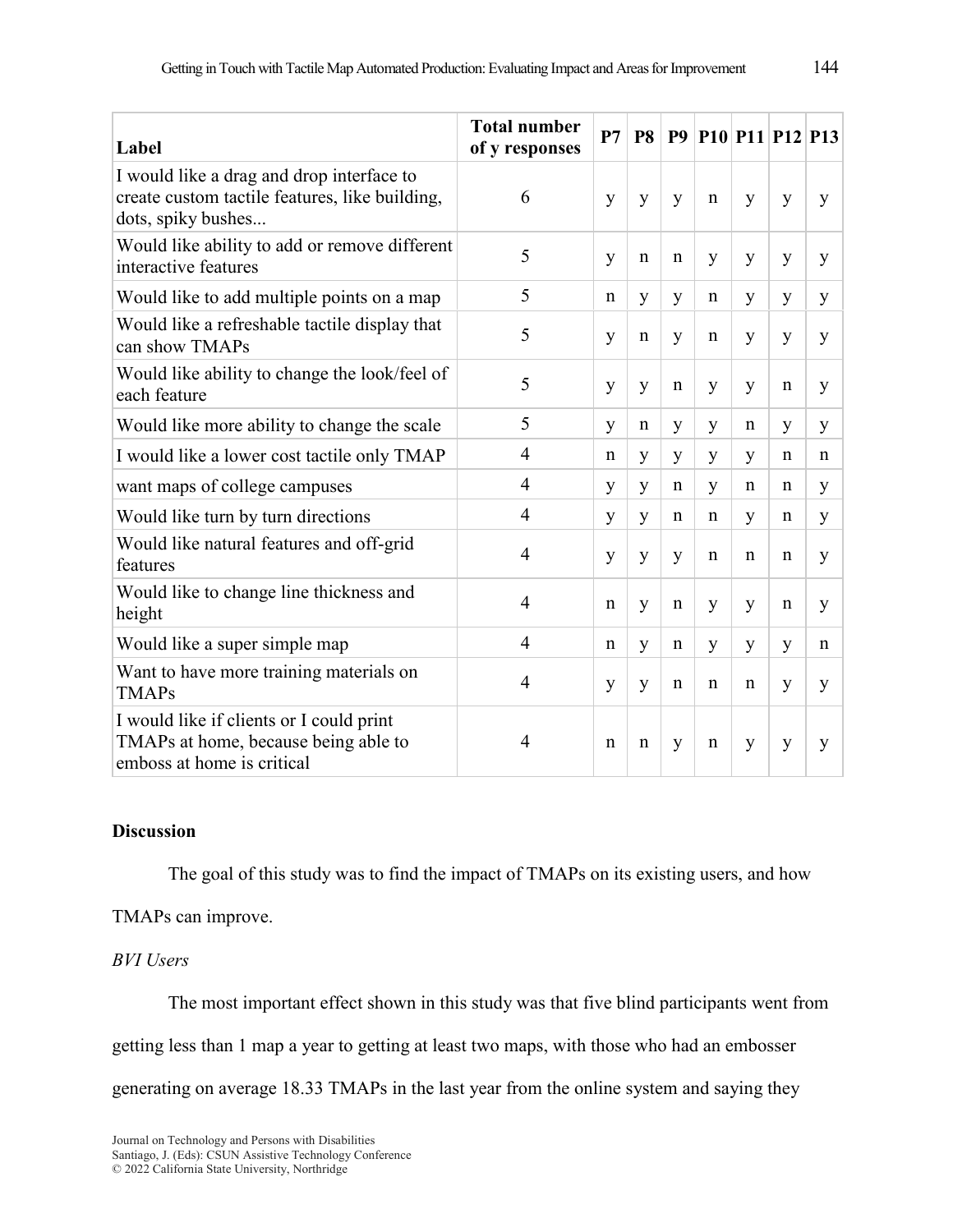embossed 42 maps on average at home or work. The online system usage data was obtained by counting the number of times a participant downloaded a map from the platform. The participants with an embosser mentioned that it sometimes takes multiple tries of changing the settings and downloading a map before it is correct, and once a map has been downloaded, it could have been embossed multiple times, which does not show up in this data. P5 mentioned they frequently generate maps for other people, so re-embossing the same map, or using another account to generate the map could explain their significantly higher estimate of 84 vs the 28 downloaded from the platform. This means that increasing availability and reducing the cost can completely transform map usage among blind individuals. The overwhelming sentiment was that despite the lower cost TMAP, it is still difficult to depend on the external TMAP production process, and having an embosser at home or work will increase map usage further.

The current usage of TMAPs is to view new locations while going on trips, including streets and intersections, but the biggest feature request was to add interactivity such as through Coughlan et al. One participant explained: "If I had a tactile map, I could have a picture in my head, and confidently go outside, on the streets, by myself". Another participant said "I feel like I'm more empowered and I have more comfort level when I'm visiting a new place if I have a map". On using GPS instead of a map, P5 explained: "When you read things in GPS as plain text, you may know kind of in theory, what streets are connected. But being able to get that bird's eye view and understand exactly how things intersect and understand scale is really transformational." Interactivity could allow a significant number of features to be shown, such as transit stops and building names, without increasing the tactile map complexity. With a digital aspect of the map, the utility of TMAPs could increase from just showing intersections and streets, to providing spatial guidance between two locations on the map. If GPS was also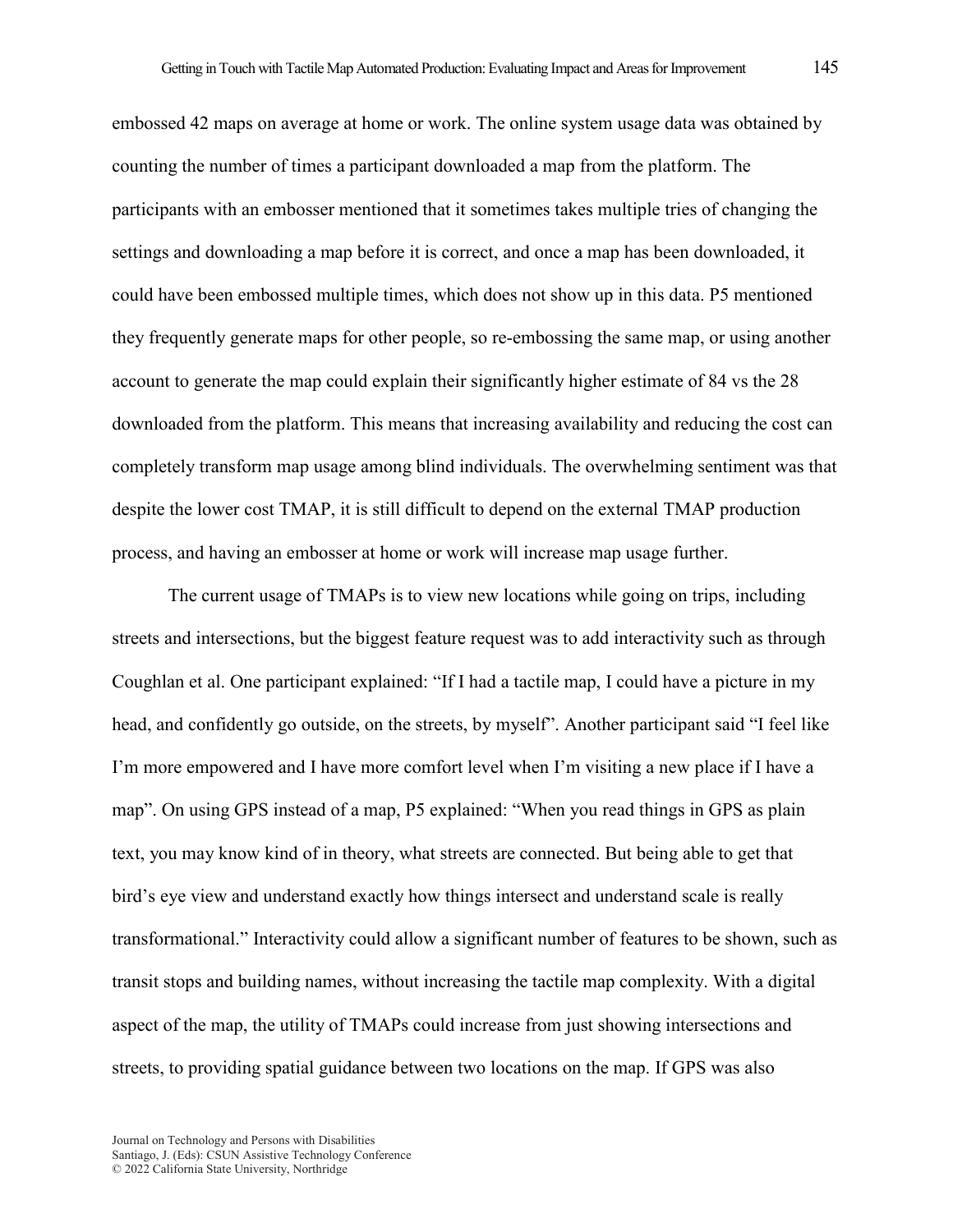integrated, it could also show users their current position on the map as they are physically navigating. P1, who was also an O&M, provided one hesitation in describing their older BVI students: "Many clients don't have a smartphone and don't want one." A possible solution P1 proposed was building a single purpose device that was extremely easy to use, without the complexity or negative experiences older users may have around a smartphone. Adding utility may increase the amount users are willing to pay for a map, but enabling users to view TMAPs before sending the TMAP to an embossing center may also reduce the map production cost.

The researchers interviewed the MAD Lab about their experiences with TMAPs, and the most expensive part of TMAP production is positioning the map to optimize space and minimize complexity. Although much of the TMAPs system is automated, positioning the frame and selecting features still requires a small amount of time from the MAD Lab staff. Every BVI user who had used the online system requested a method to digitally view the TMAP before printing. Having an online auditory view, such as Biggs et al., or the digital tactile display described in Biggs, would enable blind users to view the map on their computer or smartphone before ordering or printing the map. If users could position their map independently before ordering, it may help reduce the time, and hence the cost, of producing a TMAP.

One theme that was very clear from the responses is that having a map is not a replacement for the turn-by-turn directions provided by a GPS, instead, the directions from the GPS are used to supplement data from the map. This "picture" and "layout" participants have in their head after viewing a TMAP may be the survey knowledge from Siegel and White. With the anxiety and fear blind users often face when walking outside, having this extra level of spatial knowledge may facilitate more independent travel, increase positive emotions around travel, and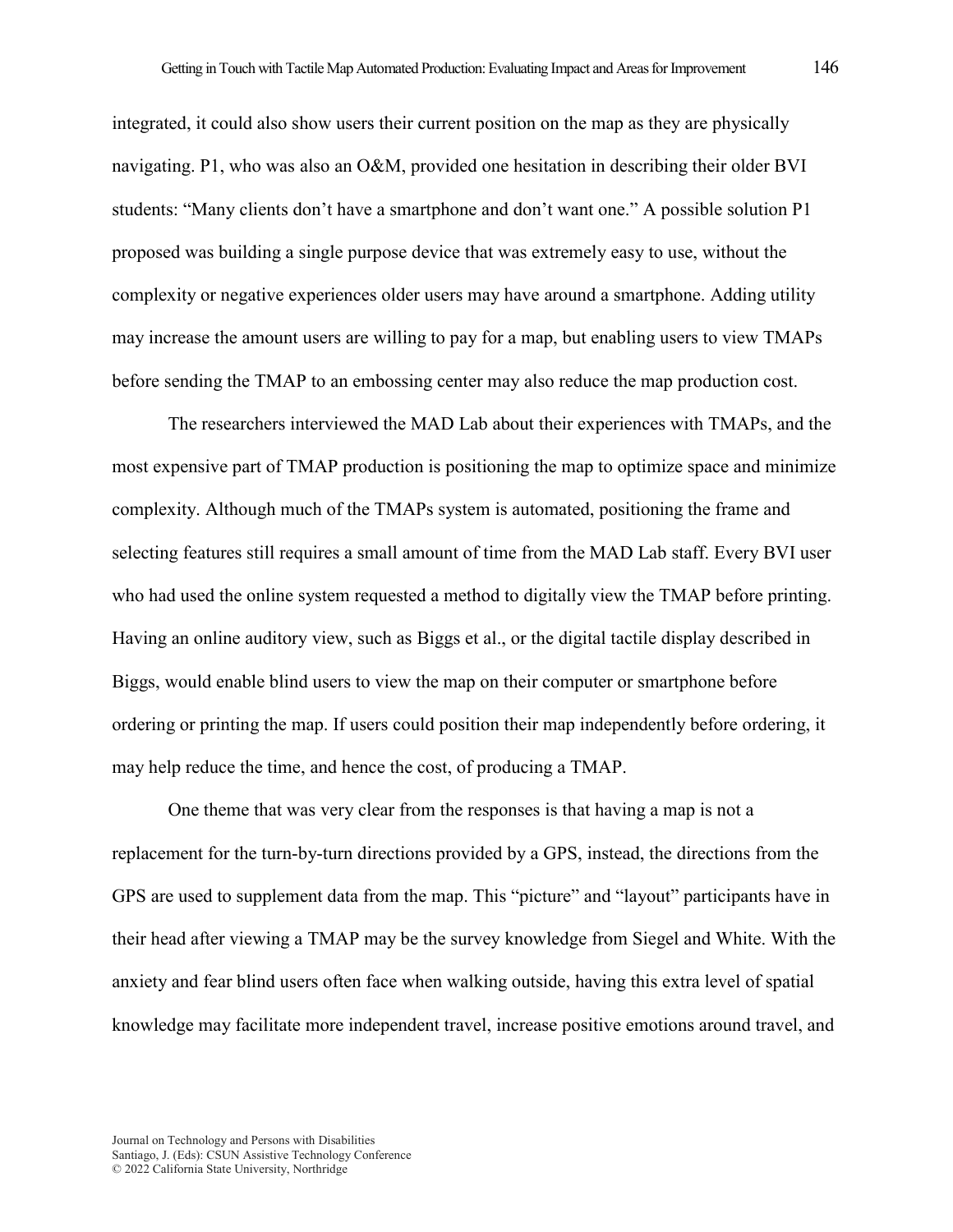increase community participation, as BVIs may be more willing to leave their house (Williams et al.; Jacobson).

### *O&M Users*

O&M users utilized TMAPs as just one tool in their toolbox. The advantage that it had for them was quick generation of maps they didn't need a transcriber for. P8 described that "before TMAPs I would just use home-grown maps, lots of time spent with puff paint, Wheatley kit, the tactile drawing kit, and Wikki Stix". The main difficulty the O&Ms had was not being able to customize it for the extremely basic tactile diagram reading skills of their students. P10 admitted "we stopped using it [TMAPs] because his [their student's] tactile diagramming skills just weren't fine enough". Intersections were also very important to show with the TMAP: "We used TMAPs to figure out when intersections were coming up and the layout of intersections, because that information was not conveyed in GPS". P13 explained: "TMAPs is the first step in spatial awareness and orientation". The feature requests mostly focused around customizing the features so these students could have a map that was less complicated and easier to read. This could be done through an online map editing interface, similar to geojson.io or a paint tool (*geojson.io*). In general, TMAPs was very good at showing intersections and an overview of neighborhoods, and now O&Ms would like a more advanced and customizable mapping tool.

One question the researchers had in undertaking this study concerned the use of TMAPs with low vision students. P1 (the blind  $O&M$ ) and P7 didn't think their low vision students would find TMAPs useful because of its minimal detail and the use of braille labels. P8, who worked with children, said they did use TMAPs with one low vision student: "My student who is unable to read braille, because she's got quite a lot of vision, she is able to see the map and is able to understand just like general layout of which street is which and where her destinations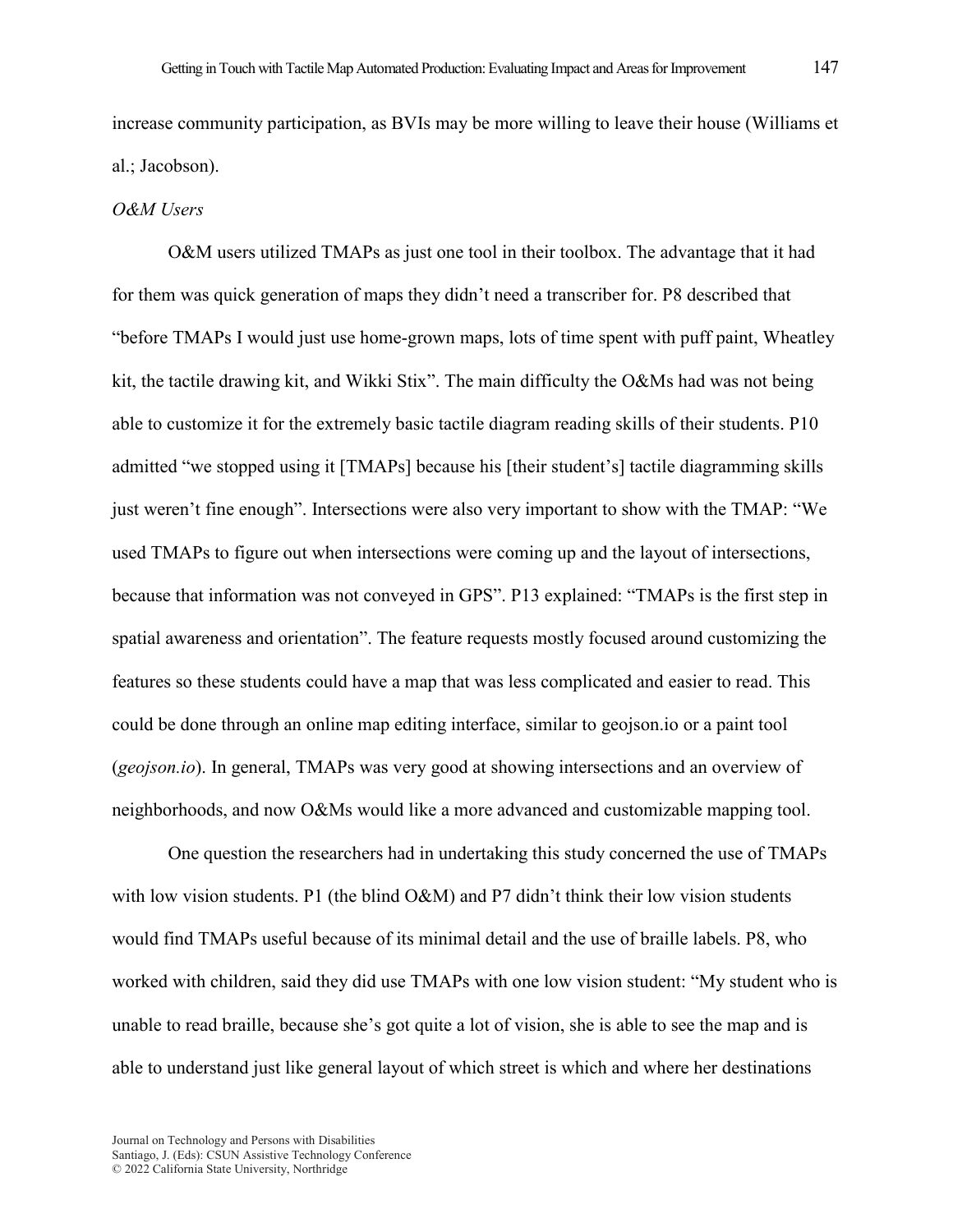are… I find she pays more attention to the map when she has her hands on it." P13 also explained: "A lot of braille readers are low vision and like the high contrast". More research needs to be done on low vision users directly to make TMAPs something they would find useful.

### **Conclusions**

The TMAP project has made a significant impact on map usage for its blind users, and has been a useful tool for its O&M users. Now that TMAPs has increased tactile map availability, 11 of the 13 participants wanted to see those efforts continued through more financial support and lower cost TMAPs. 12 of the 13 participants wanted to see TMAPs become interactive and expand the level of accessibility for non-braille readers and add detail on the map without increasing complexity. For BVI users, increasing the utility of TMAPs and allowing online viewing and creation of TMAPs should make maps easier to obtain. Allowing O&Ms to completely customize the map through an online visual editor should encourage O&Ms to use TMAPs more in their lessons. Ideally, there will be a higher resolution and portable digital tactile display that can show TMAPs, or portable virtual reality gloves that can communicate details at sufficiently high (e.g., 1 mm) resolution, but the technology needed for these has a way to go before this will be possible (*Size and Spacing of Braille Characters*; Durham; *HaptX | Haptic Gloves for Vr Training, Simulation, and Design*). TMAPs has enabled BVIs and O&Ms to obtain a relatively inexpensive tactile map, and these early adopters of the system want to see TMAPs continue providing less expensive, interactive, and more customizable maps.

### **Acknowledgements**

This work was supported by the ACL/NIDILRR grant 90RE5024-03-00, NIH/NEI grants R01EY025332 and 3R01EY029033-02S1, and funding from Smith-Kettlewell. The content is solely the responsibility of the authors and does not necessarily represent the official views of the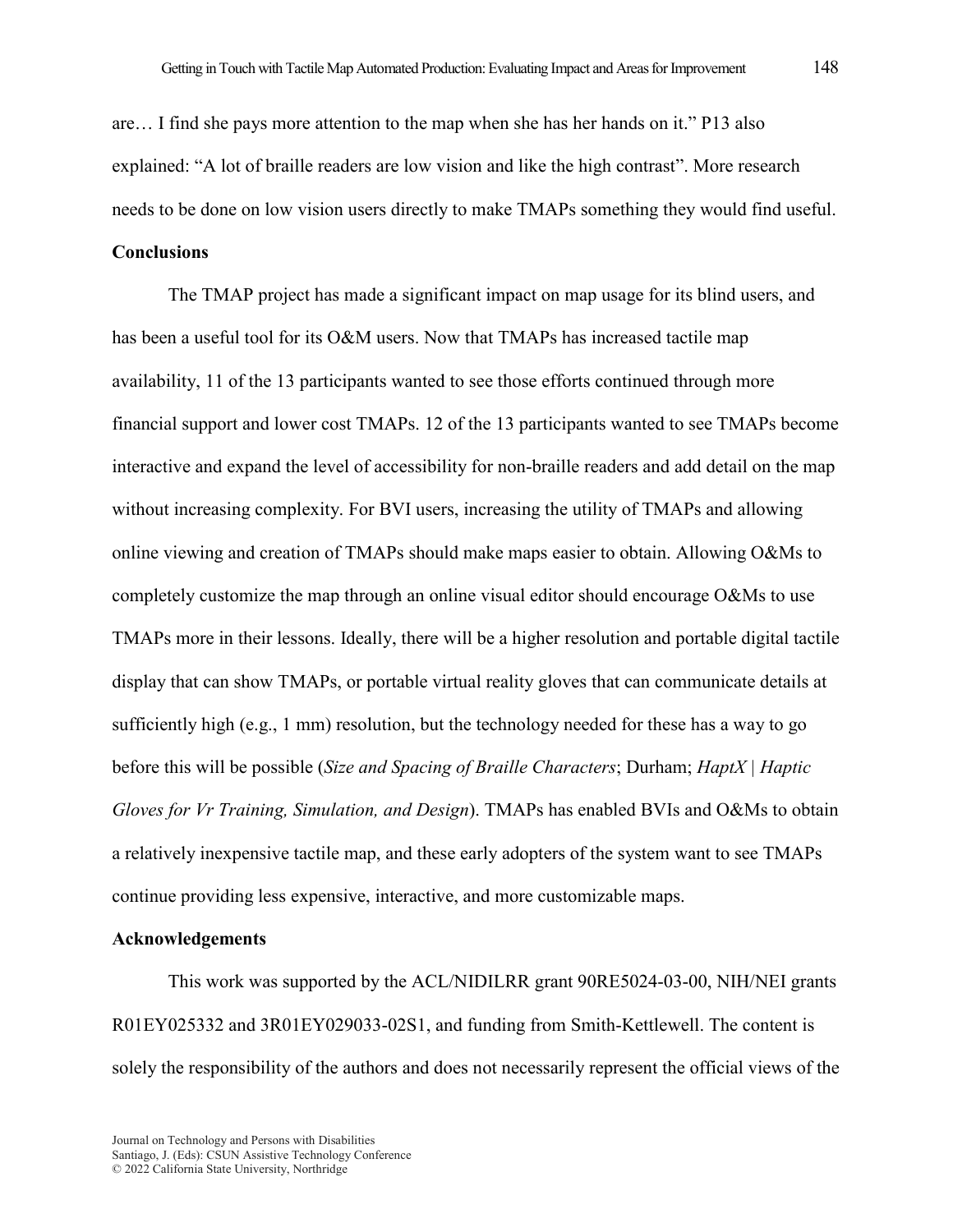National Institutes of Health. Grantees undertaking projects with government sponsorship are encouraged to express freely their findings and conclusions. Points of view or opinions do not, therefore, necessarily represent official ACL policy.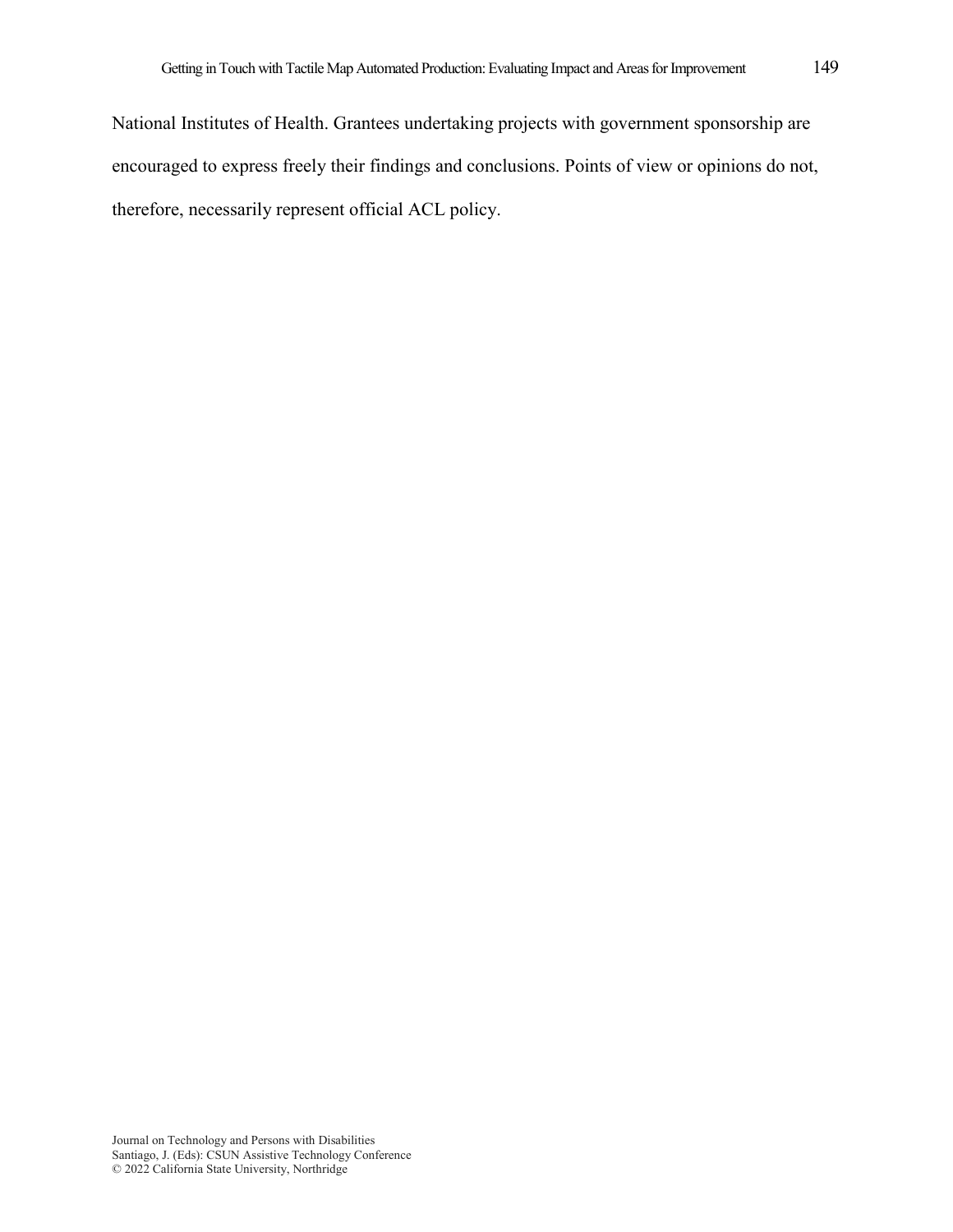### **Works Cited**

Amanuensis Braille. *Amanuensis Braille - Transcription*. 2019,

[https://amanuensisbraille.com/transcription\\_services.php](https://amanuensisbraille.com/transcription_services.php)

- BANA, and CBA. *Guidelines and Standards for Tactile Graphics*. Braille Authority of North America; The Braille Authority of North America, 2011, [http://www.brailleauthority.org/tg/web-manual/index.html.](http://www.brailleauthority.org/tg/web-manual/index.html)
- Biggs, Brandon. *Designing Accessible Nonvisual Maps*. OCAD University, 2019, [http://openresearch.ocadu.ca/id/eprint/2606.](http://openresearch.ocadu.ca/id/eprint/2606)
- Biggs, Brandon, et al. *Design and Evaluation of an Audio Game-Inspired Auditory Map Interface*. International Conference on Auditory Display, 2019, [https://icad2019.icad.org/wp-content/uploads/2019/06/ICAD\\_2019\\_paper\\_51.pdf.](https://icad2019.icad.org/wp-content/uploads/2019/06/ICAD_2019_paper_51.pdf)
- Braun, Virginia, and Victoria Clarke. "Using Thematic Analysis in Psychology." *Qualitative Research in Psychology*, vol. 3, no. 2, Taylor & Francis, 2006, pp. 77–101, [https://uwe](https://uwe-repository.worktribe.com/preview/1043068/thematic_analysis_revised_-_final.pdf)repository.worktribe.com/preview/1043068/thematic\_analysis\_revised - final.pdf.
- Brock, Anke M., et al. "Interactivity Improves Usability of Geographic Maps for Visually Impaired People." *Human–Computer Interaction*, vol. 30, no. 2, Taylor & Francis, 2015, pp. 156–94, [https://doi.org/10.1080/07370024.2014.924412.](https://doi.org/10.1080/07370024.2014.924412)
- Butler, Matthew, et al. "Understanding the Graphical Challenges Faced by Vision-Impaired Students in Australian Universities." *Higher Education Research & Development*, vol. 36, no. 1, Taylor & Francis, 2017, pp. 59–72.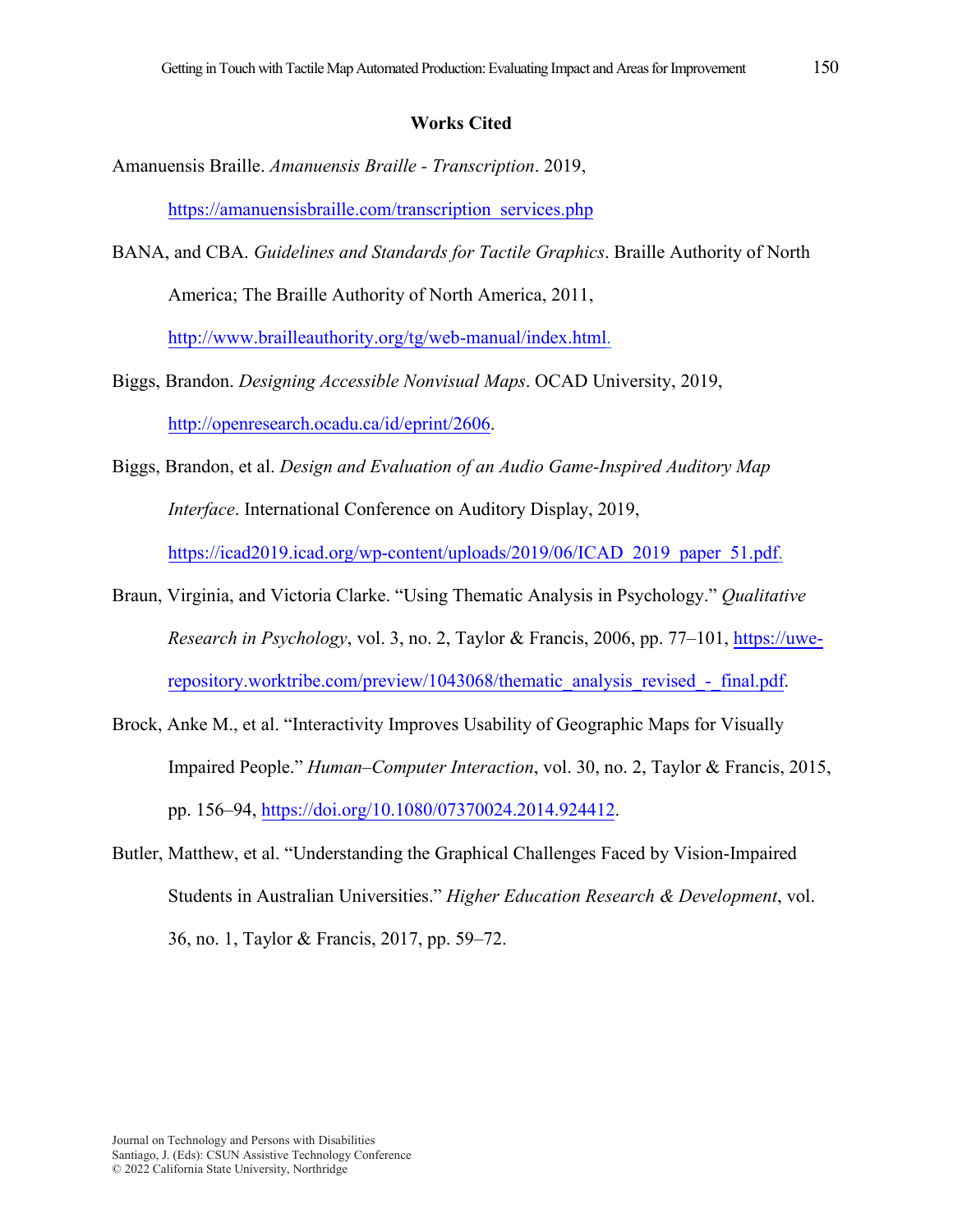Campbell, John L., et al. "Coding in-Depth Semistructured Interviews: Problems of Unitization and Intercoder Reliability and Agreement." *Sociological Methods & Research*, vol. 42, no. 3, Sage Publications Sage CA: Los Angeles, CA, 2013, pp. 294–320,

[https://journals.sagepub.com/doi/full/10.1177/0049124113500475.](https://journals.sagepub.com/doi/full/10.1177/0049124113500475)

Caulfield, Jack. *How to Do Thematic Analysis*. 2019,

[https://www.scribbr.com/methodology/thematic-](https://www.scribbr.com/methodology/thematic-analysis/#:%7E:text=Thematic%20analysis%20is%20a%20method,meaning%20that%20come%20up%20repeatedly)

analysis/#:~:text=Thematic%20analysis%20is%20a%20method,meaning%20that%20co me%20up%20repeatedly.

*Certified Orientation and Mobility Specialist (Coms®)*. Academy for Certification of Vision

Rehabilitation & Education Professionals, 2020,

[https://www.acvrep.org/certifications/coms.](https://www.acvrep.org/certifications/coms)

Coughlan, James, et al. "Towards Accessible Audio Labeling of 3D Objects." *Journal on* 

*Technology and Persons with Disabilities*, vol. 8, 2020,

[http://scholarworks.csun.edu/handle/10211.3/215989.](http://scholarworks.csun.edu/handle/10211.3/215989)

Durham, Anne. *APH Is Ready for a Braille Revolution*. 2021, [https://www.aph.org/aph-is-ready](https://www.aph.org/aph-is-ready-for-a-braille-revolution/)for-a-braille-revolution/.

*geojson.io*. Mapbox, 2020, [https://geojson.io/.](https://geojson.io/)

*HaptX | Haptic Gloves for VR Training, Simulation, and Design*. HaptX Inc, 2019,

[https://haptx.com/.](https://haptx.com/)

Jacobson, Rupert Daniel. *Exploring Geographies of Blindness: Learning, Reading and Communicating in Geographic Space.* Queen's University Belfast, 1999.

Lighthouse. *TMAP: Tactile Maps Automated Production*. 2020[, https://lighthouse-sf.org/tmap/](https://lighthouse-sf.org/tmap/).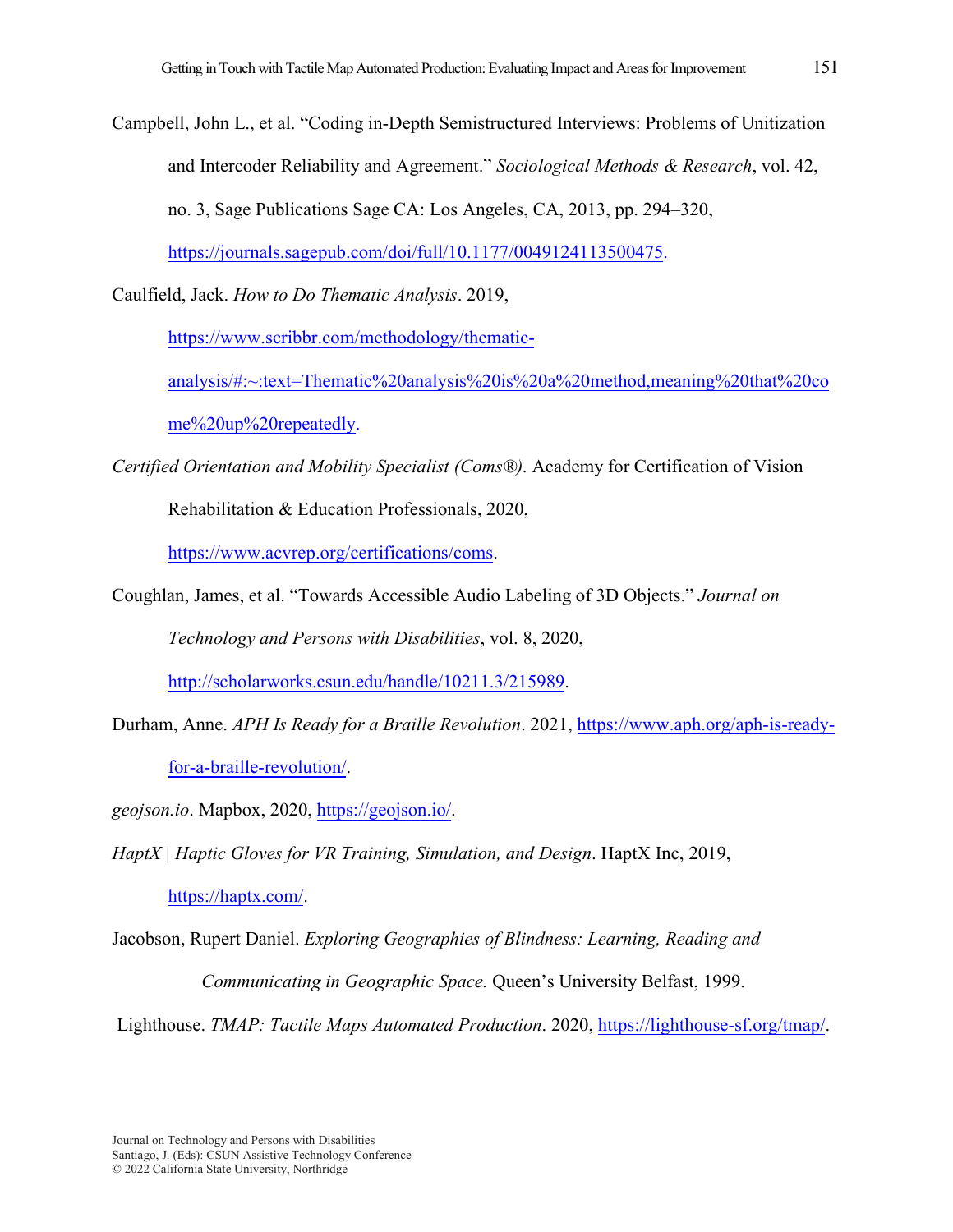- *LightHouse for the Blind and Visually Impaired of San Francisco*. 2020, [https://lighthouse](https://lighthouse-sf.org/)sf.org/.
- Longley, Paul A., et al. "A Gallery of Applications." *Geographic Information Systems and Science*, Third, John Wiley & Sons, 2011.
- Miele, Joshua A., et al. "Talking Tmap: Automated Generation of Audio-Tactile Maps Using Smith-Kettlewell's Tmap Software." *British Journal of Visual Impairment*, vol. 24, no. 2, Sage Publications Sage CA: Thousand Oaks, CA, 2006, pp. 93–100.

*OpenStreetMap*. OpenStreetMap contributors, 2020, [https://www.openstreetmap.org/.](https://www.openstreetmap.org/)

- Papadopoulos, Konstantinos, et al. "Differences in Spatial Knowledge of Individuals with Blindness When Using Audiotactile Maps, Using Tactile Maps, and Walking." *Exceptional Children*, vol. 84, no. 3, SAGE Publications Sage CA: Los Angeles, CA, 2018, pp. 330–43.
- ---. "Orientation and Mobility Aids for Individuals with Blindness: Verbal Description Vs. Audio-Tactile Map." *Assistive Technology*, vol. 30, no. 4, Taylor & Francis, 2018, pp. 191–200.
- Rowell, Jonathan, and Simon Ongar. "The World of Touch: An International Survey of Tactile Maps. Part 2: Design." *British Journal of Visual Impairment*, vol. 21, no. 3, Sage Publications Sage CA: Thousand Oaks, CA, 2003, pp. 105–10.
- Rowell, Jonathan, and Simon Ungar. "Feeling Our Way: Tactile Map User Requirements-a Survey." *International Cartographic Conference, La Coruna*, 2005.